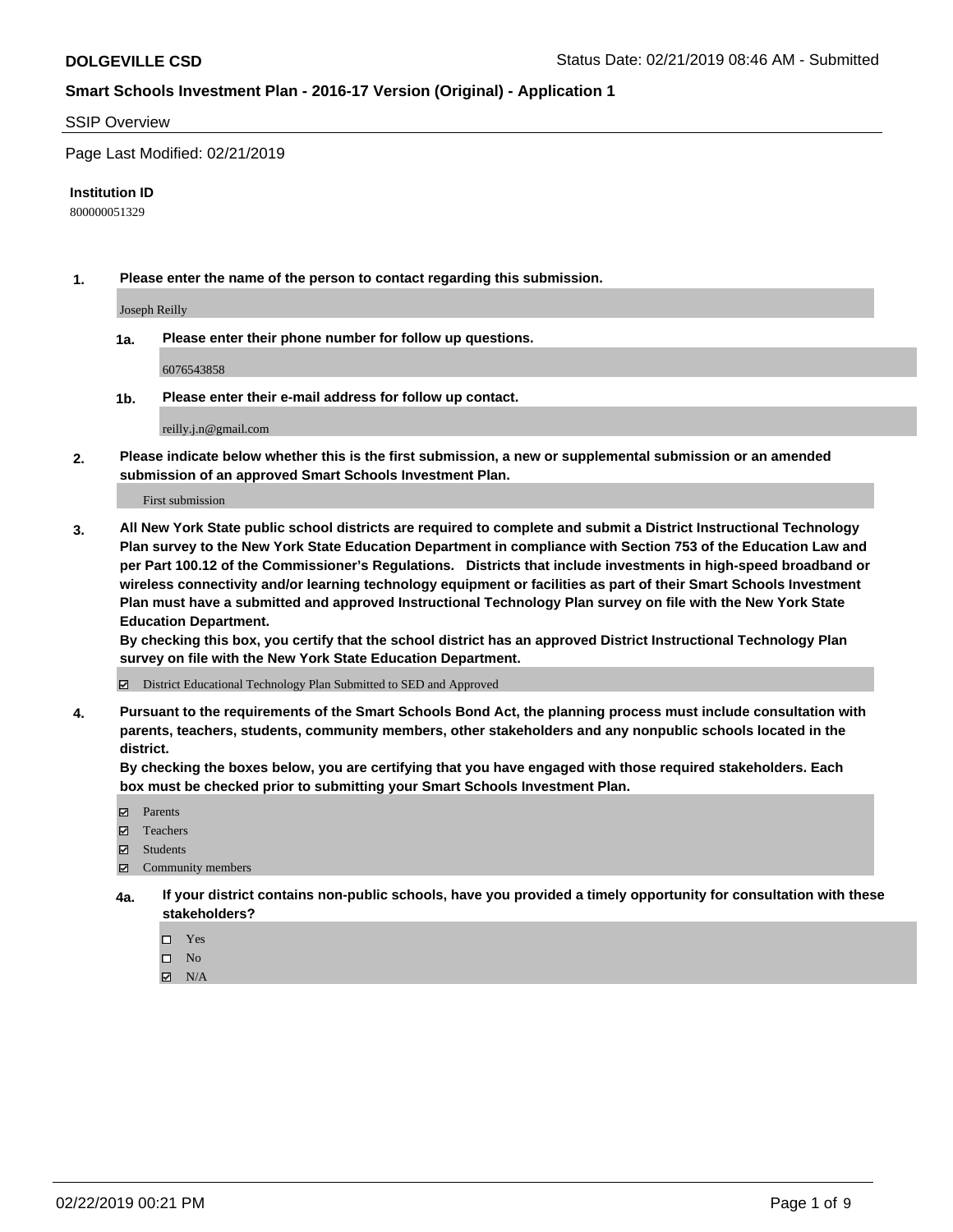#### SSIP Overview

Page Last Modified: 02/21/2019

### **5. Certify that the following required steps have taken place by checking the boxes below: Each box must be checked prior to submitting your Smart Schools Investment Plan.**

- The district developed and the school board approved a preliminary Smart Schools Investment Plan.
- $\boxtimes$  The preliminary plan was posted on the district website for at least 30 days. The district included an address to which any written comments on the plan should be sent.
- $\boxtimes$  The school board conducted a hearing that enabled stakeholders to respond to the preliminary plan. This hearing may have occured as part of a normal Board meeting, but adequate notice of the event must have been provided through local media and the district website for at least two weeks prior to the meeting.
- The district prepared a final plan for school board approval and such plan has been approved by the school board.
- $\boxtimes$  The final proposed plan that has been submitted has been posted on the district's website.
- **5a. Please upload the proposed Smart Schools Investment Plan (SSIP) that was posted on the district's website, along with any supporting materials. Note that this should be different than your recently submitted Educational Technology Survey. The Final SSIP, as approved by the School Board, should also be posted on the website and remain there during the course of the projects contained therein.**

Dolgeville Smart Schools.pdf

**5b. Enter the webpage address where the final Smart Schools Investment Plan is posted. The Plan should remain posted for the life of the included projects.**

http://www.dolgeville.org/post/smartbond/

**6. Please enter an estimate of the total number of students and staff that will benefit from this Smart Schools Investment Plan based on the cumulative projects submitted to date.**

975

**7. An LEA/School District may partner with one or more other LEA/School Districts to form a consortium to pool Smart Schools Bond Act funds for a project that meets all other Smart School Bond Act requirements. Each school district participating in the consortium will need to file an approved Smart Schools Investment Plan for the project and submit a signed Memorandum of Understanding that sets forth the details of the consortium including the roles of each respective district.**

 $\Box$  The district plans to participate in a consortium to partner with other school district(s) to implement a Smart Schools project.

**8. Please enter the name and 6-digit SED Code for each LEA/School District participating in the Consortium.**

| <b>Partner LEA/District</b> | <b>ISED BEDS Code</b> |
|-----------------------------|-----------------------|
| (No Response)               | (No Response)         |

**9. Please upload a signed Memorandum of Understanding with all of the participating Consortium partners.**

(No Response)

**10. Your district's Smart Schools Bond Act Allocation is:**

\$1,078,019

**11. Enter the budget sub-allocations by category that you are submitting for approval at this time. If you are not budgeting SSBA funds for a category, please enter 0 (zero.) If the value entered is \$0, you will not be required to complete that survey question.**

|                                              | Sub-               |
|----------------------------------------------|--------------------|
|                                              | <b>Allocations</b> |
| <b>School Connectivity</b>                   | 45,796             |
| <b>Connectivity Projects for Communities</b> |                    |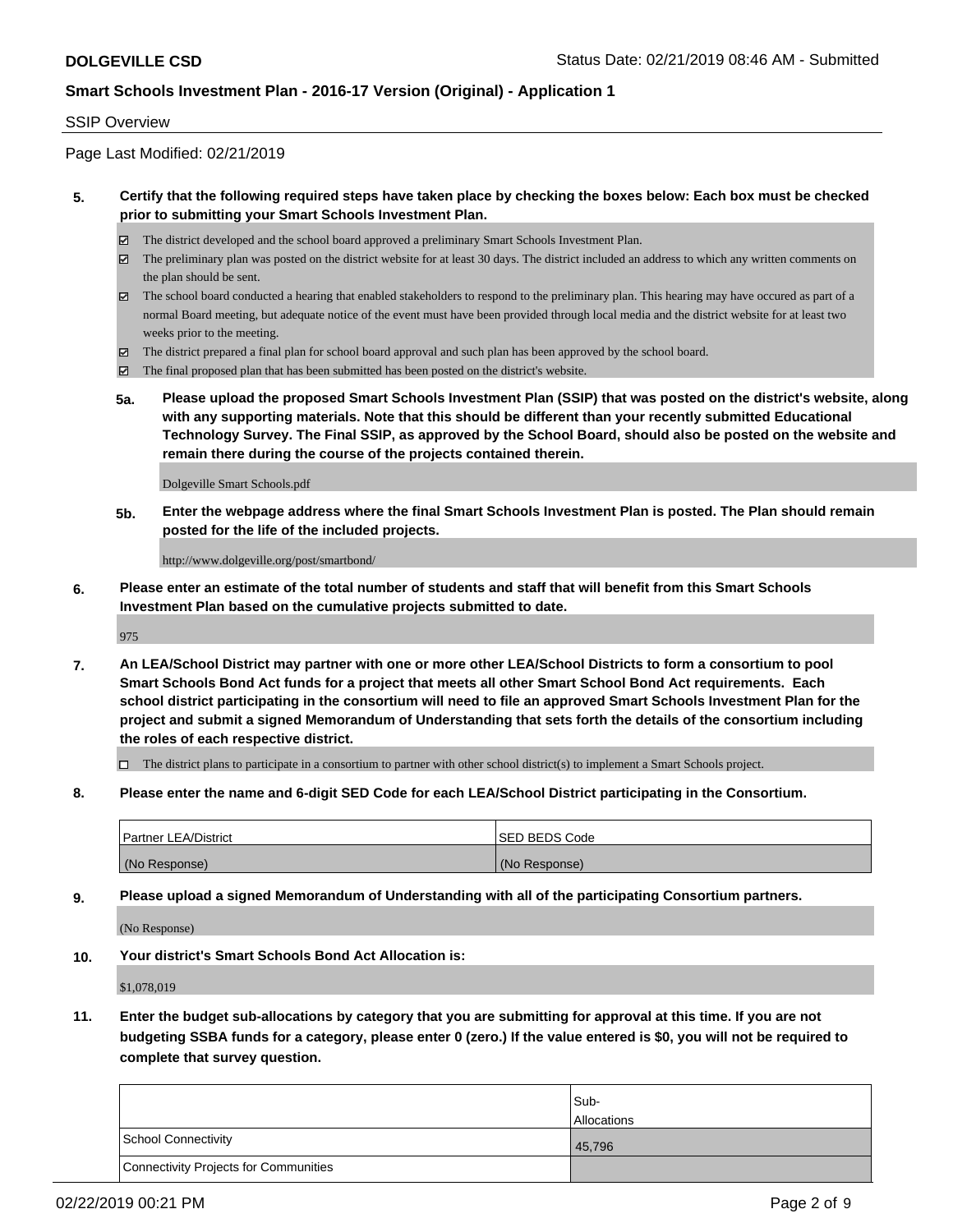# SSIP Overview

Page Last Modified: 02/21/2019

|                                    | Sub-<br>Allocations |
|------------------------------------|---------------------|
|                                    |                     |
| Classroom Technology               |                     |
| Pre-Kindergarten Classrooms        |                     |
| Replace Transportable Classrooms   |                     |
| <b>High-Tech Security Features</b> | 171,288             |
| Totals:                            | 217,084             |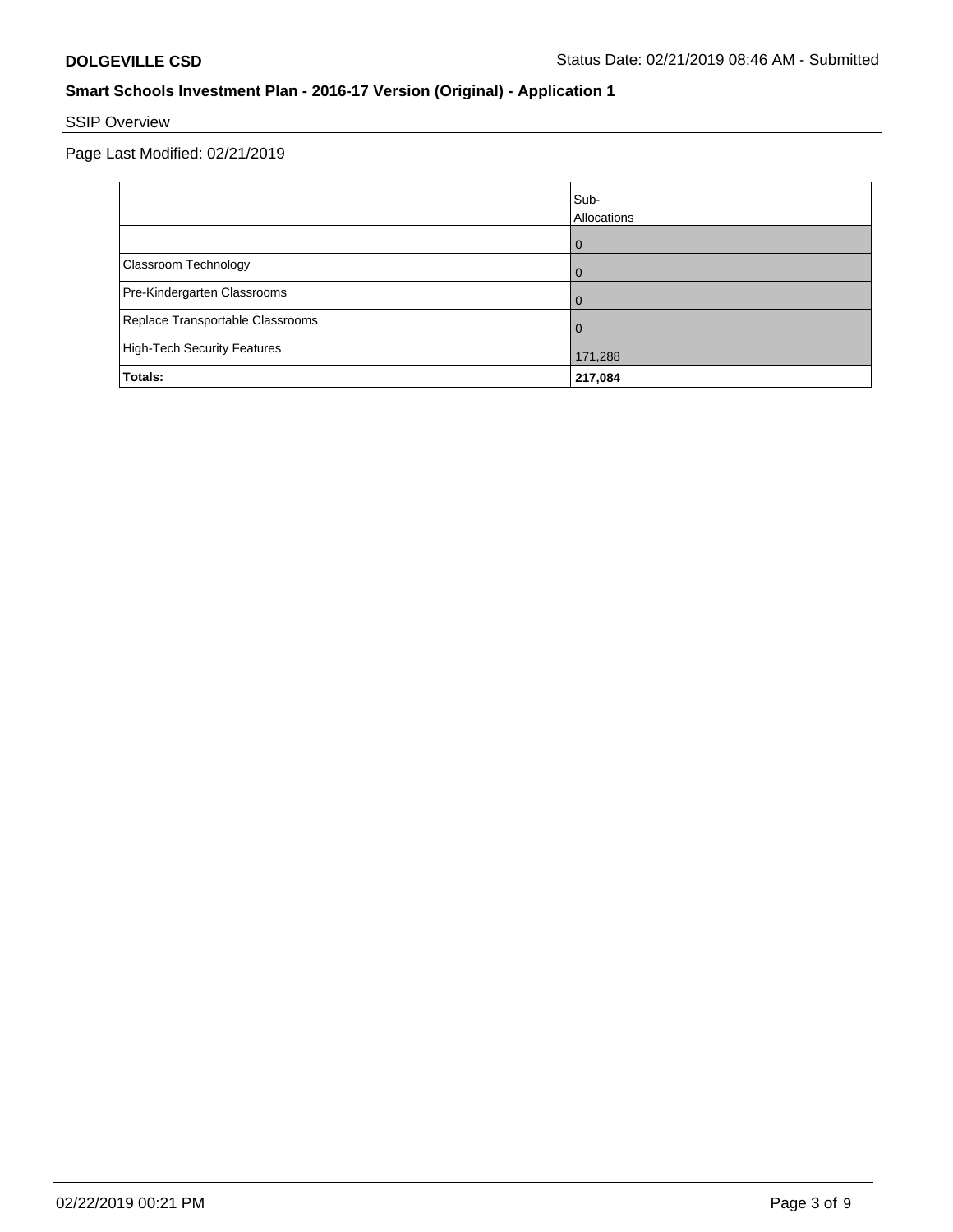#### School Connectivity

Page Last Modified: 02/20/2019

- **1. In order for students and faculty to receive the maximum benefit from the technology made available under the Smart Schools Bond Act, their school buildings must possess sufficient connectivity infrastructure to ensure that devices can be used during the school day. Smart Schools Investment Plans must demonstrate that:**
	- **• sufficient infrastructure that meets the Federal Communications Commission's 100 Mbps per 1,000 students standard currently exists in the buildings where new devices will be deployed, or**
	- **• is a planned use of a portion of Smart Schools Bond Act funds, or**
	- **• is under development through another funding source.**

**Smart Schools Bond Act funds used for technology infrastructure or classroom technology investments must increase the number of school buildings that meet or exceed the minimum speed standard of 100 Mbps per 1,000 students and staff within 12 months. This standard may be met on either a contracted 24/7 firm service or a "burstable" capability. If the standard is met under the burstable criteria, it must be:**

**1. Specifically codified in a service contract with a provider, and**

**2. Guaranteed to be available to all students and devices as needed, particularly during periods of high demand, such as computer-based testing (CBT) periods.**

**Please describe how your district already meets or is planning to meet this standard within 12 months of plan submission.**

Dolgeville Central currently subscribes with the Madison Oneida Regional Information Center for internet access. As shown below, the district currently exceeds this requirement.

- **1a. If a district believes that it will be impossible to meet this standard within 12 months, it may apply for a waiver of this requirement, as described on the Smart Schools website. The waiver must be filed and approved by SED prior to submitting this survey.**
	- By checking this box, you are certifying that the school district has an approved waiver of this requirement on file with the New York State Education Department.

#### **2. Connectivity Speed Calculator (Required)**

|                         | Number of<br><b>Students</b> | Multiply by<br>100 Kbps | Divide by 1000   Current Speed<br>to Convert to<br>Required<br>Speed in Mb | lin Mb | Expected<br>Speed to be<br>Attained Within   Required<br>12 Months | <b>Expected Date</b><br>When<br>Speed Will be<br><b>Met</b> |
|-------------------------|------------------------------|-------------------------|----------------------------------------------------------------------------|--------|--------------------------------------------------------------------|-------------------------------------------------------------|
| <b>Calculated Speed</b> | 910                          | 91,000                  | 91                                                                         | 1000   | l (No<br>Response)                                                 | Current                                                     |

### **3. Describe how you intend to use Smart Schools Bond Act funds for high-speed broadband and/or wireless connectivity projects in school buildings.**

Dolgeville currently has a robust wireless network with adequate access to support student access. They are requesting a small number of access points to support large group areas such as the auditorium, the gym, and the cafeteria. These areas serve for unstructured, indipendent work as well as testing centers for state level tests.

 The district is also proposing upgrading their existing POE switch capacity to Cisco 2960X-48 POE switches. This will accomplish three goals. The first will allow the district to upgrade their port access to 1 gig per port. This will allow the existing wireless access points to perform at a higher speed. The second goal that this will accomplish is to expand the number of POE ports. The district is proposing the addition of POE dependent safety devices in a later component of this plan. These switches will support those POE devices. Finally, this upgrade will expand the capacity of the network backbone by increasing the switch to switch capacity up to 10 Gig. This will allow the network to support both student usage and security devices.

Finally, Dolgeville has two lengths of fiber cable that needs to be replaced totaling 600 feet. This cable is out dated and limits the capacity of the district to serve areas with the 10 gig capacity of the switches.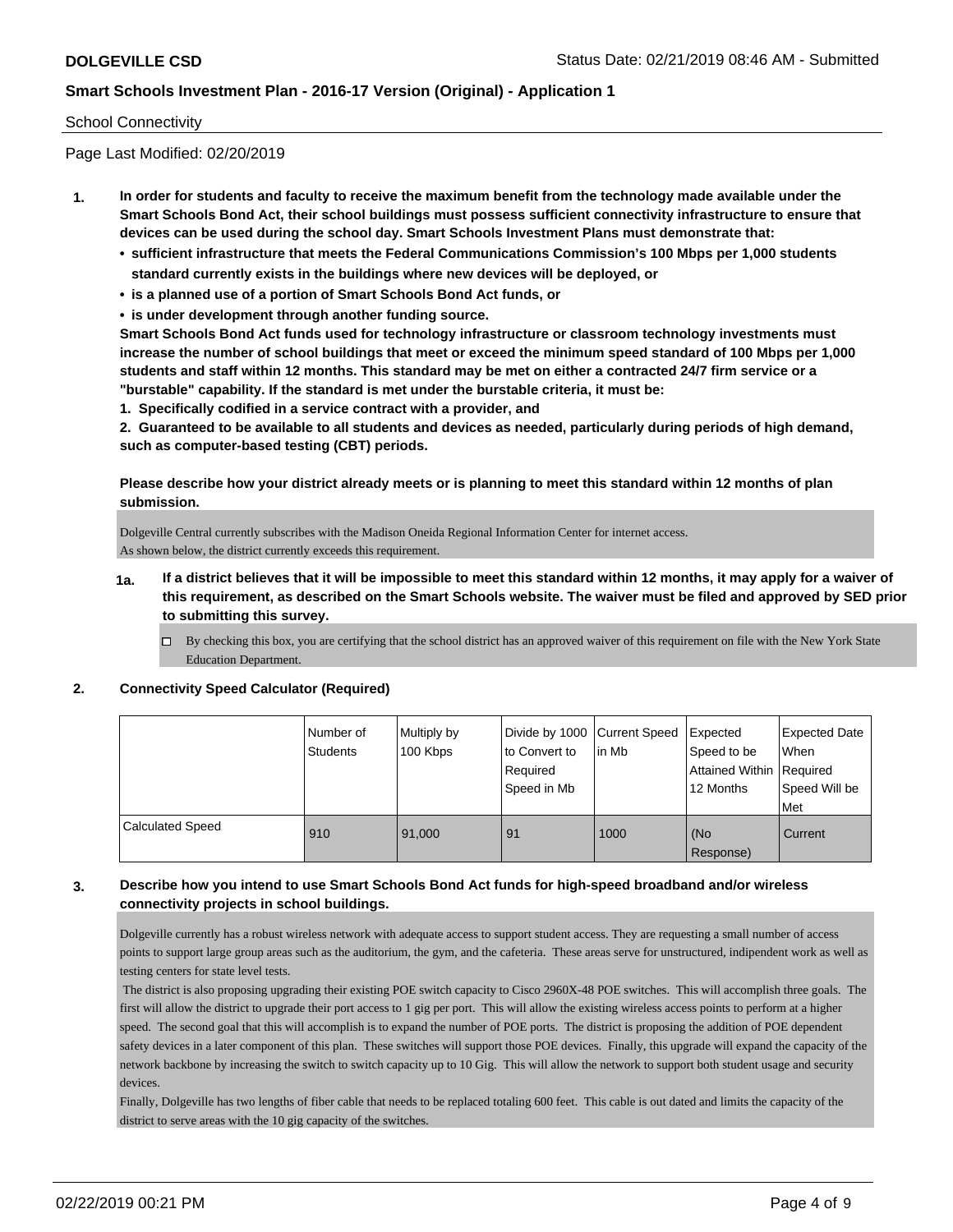#### School Connectivity

Page Last Modified: 02/20/2019

**4. Describe the linkage between the district's District Instructional Technology Plan and the proposed projects. (There should be a link between your response to this question and your response to Question 1 in Part E. Curriculum and Instruction "What are the district's plans to use digital connectivity and technology to improve teaching and learning?)**

Dolgeville Central's plan calls for a one-to-one environment with all students have access to the resources and tools provided by the internet and a personal device. This plan completes the required infrastructure to support those goals. The switches and the wireless access points will provide saturation coverage in the districts buildings allowing EVERY student to learn and work in any learning space in the building.

**5. If the district wishes to have students and staff access the Internet from wireless devices within the school building, or in close proximity to it, it must first ensure that it has a robust Wi-Fi network in place that has sufficient bandwidth to meet user demand.**

**Please describe how you have quantified this demand and how you plan to meet this demand.**

The district currently has a robust wireless network for student access to the Internet from wireless devices. Working with the Madison Oneida Regional Information Center planning staff and Annese and Associates, the district first identified any under served areas for possible wireless access point expansion. Those requirements are reflected below. They also determined that upgrading the edge switches would provide a significant increase in performance and capacity for their users. This upgrade will primarily support security devices in the immediate future and in the long term, these switches will provide support for any future network expansion that is required as well as improved capacity to the core switch for ALL usages.

**6. As indicated on Page 5 of the guidance, the Office of Facilities Planning will have to conduct a preliminary review of all capital projects, including connectivity projects.**

**Please indicate on a separate row each project number given to you by the Office of Facilities Planning.**

| Project Number        |  |
|-----------------------|--|
| 21-10-03-04-7-999-BA1 |  |

**7. Certain high-tech security and connectivity infrastructure projects may be eligible for an expedited review process as determined by the Office of Facilities Planning.**

**Was your project deemed eligible for streamlined review?**

Yes

- **7a. Districts that choose the Streamlined Review Process will be required to certify that they have reviewed all installations with their licensed architect or engineer of record and provide that person's name and license number. The licensed professional must review the products and proposed method of installation prior to implementation and review the work during and after completion in order to affirm that the work was codecompliant, if requested.**
	- I certify that I have reviewed all installations with a licensed architect or engineer of record.
- **8. Include the name and license number of the architect or engineer of record.**

| 'Name        | License Number |
|--------------|----------------|
| James Graham | 23879          |

**9. If you are submitting an allocation for School Connectivity complete this table. Note that the calculated Total at the bottom of the table must equal the Total allocation for this category that you entered in the SSIP Overview overall budget.**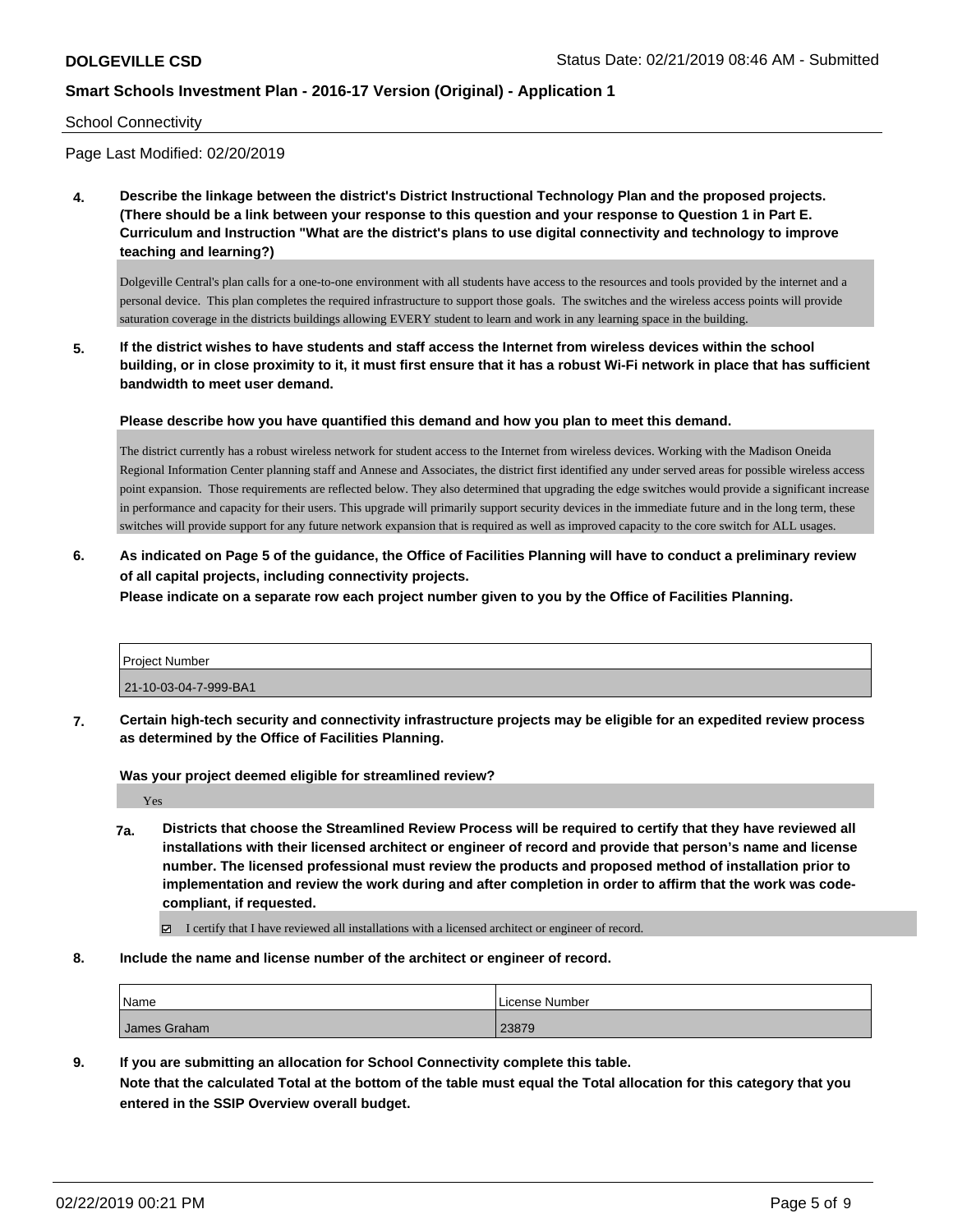School Connectivity

Page Last Modified: 02/20/2019

|                                            | Sub-<br>Allocation |
|--------------------------------------------|--------------------|
| Network/Access Costs                       | 25,312             |
| <b>Outside Plant Costs</b>                 | $\mathbf 0$        |
| School Internal Connections and Components | 15,899             |
| <b>Professional Services</b>               | $\mathbf{0}$       |
| Testing                                    | 985                |
| <b>Other Upfront Costs</b>                 | 3,600              |
| <b>Other Costs</b>                         | $\overline{0}$     |
| Totals:                                    | 45,796             |

**10. Please detail the type, quantity, per unit cost and total cost of the eligible items under each sub-category. This is especially important for any expenditures listed under the "Other" category. All expenditures must be eligible for tax-exempt financing to be reimbursed through the SSBA. Sufficient detail must be provided so that we can verify this is the case. If you have any questions, please contact us directly through smartschools@nysed.gov. NOTE: Wireless Access Points should be included in this category, not under Classroom Educational Technology, except those that will be loaned/purchased for nonpublic schools.**

**Add rows under each sub-category for additional items, as needed.**

| Select the allowable expenditure<br>type.<br>Repeat to add another item under<br>each type. | Item to be purchased                                                                                | Quantity     | Cost per Item | <b>Total Cost</b> |
|---------------------------------------------------------------------------------------------|-----------------------------------------------------------------------------------------------------|--------------|---------------|-------------------|
| Network/Access Costs                                                                        | WS-C2960X-48FPD-L Catalyst 2960-X<br>48 GigE PoE 740W, 2 x 10G SFP+,<br>LAN Base 80% Erate Discount | 16           | 832           | 13.312            |
| <b>Connections/Components</b>                                                               | SFP-10G-LRM 10GBASE-LRM SFP<br>Module 80% Erate Discount                                            | 16           | 104           | 1.664             |
| <b>Connections/Components</b>                                                               | C2960X-Stack Catalyst 2960 Stacking<br>Module 80% Erate Discount                                    | 16           | 125           | 2,000             |
| Network/Access Costs                                                                        | AIR-AP2802I-B-K9 wireless access<br>points                                                          | 20           | 600           | 12,000            |
| <b>Other Upfront Costs</b>                                                                  | Wireless access point licenses                                                                      | 20           | 180           | 3,600             |
| <b>Connections/Components</b>                                                               | Installation and configuration of<br>Switches and Wireless access points                            | 1            | 6.235         | 6,235             |
| <b>Connections/Components</b>                                                               | Installation and termination of 600 feet<br>of OM3 Fiber to replace existing Fiber                  | 600          | 10            | 6,000             |
| Testing                                                                                     | termination and Testing of 24 strands<br>of OM3 Fiber                                               | $\mathbf{1}$ | 985           | 985               |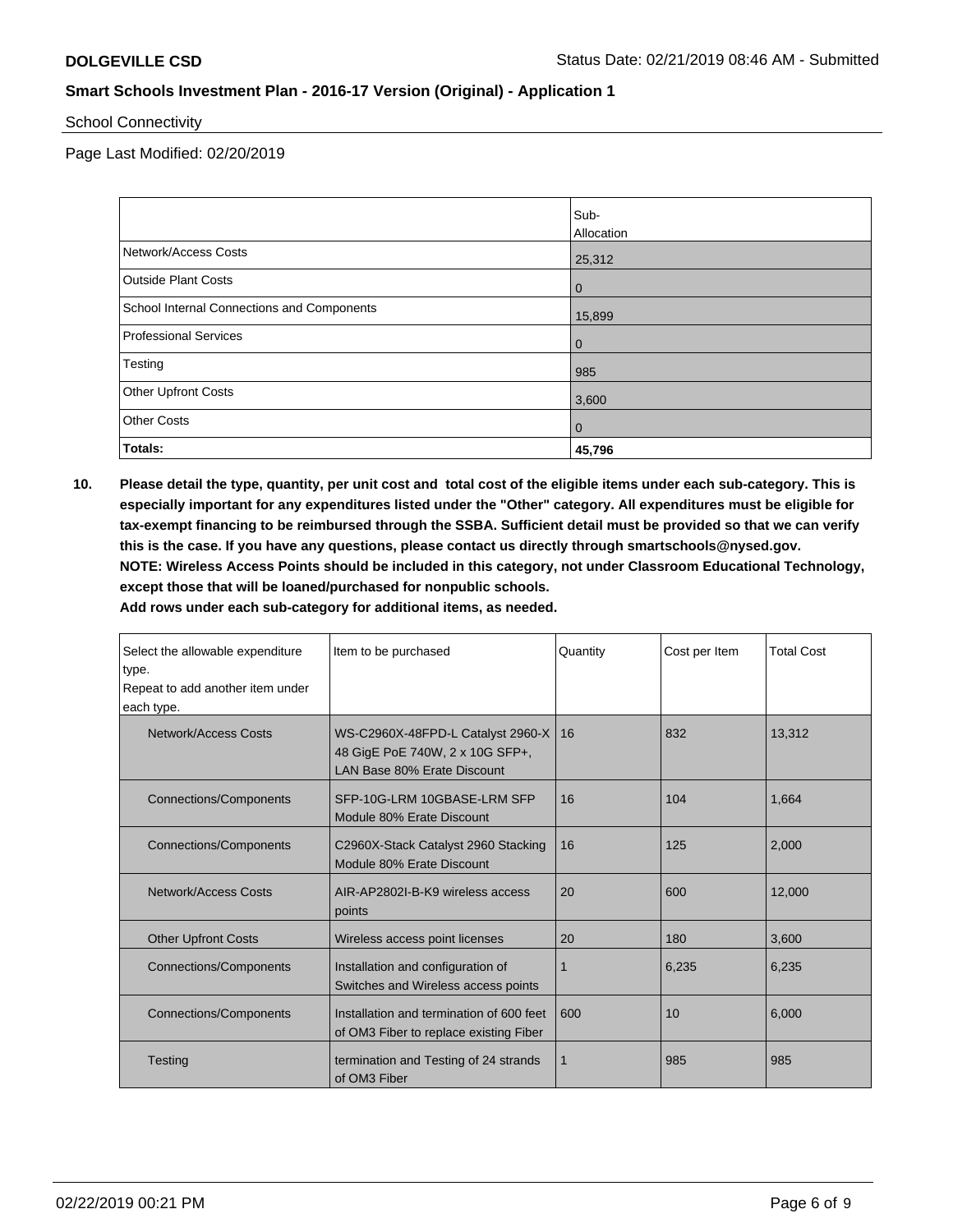#### High-Tech Security Features

Page Last Modified: 02/20/2019

**1. Describe how you intend to use Smart Schools Bond Act funds to install high-tech security features in school buildings and on school campuses.**

Communication with all locations in the district are critical in the event of an emergency. Currently, Dolgeville has a dated classroom communication system, with limited capacity, and some locations of the district that are not serviced. The district proposes installing a Voice over IP classroom communication system with their Smart School funds. This will allow all locations in the district to have reliable communication both audible and digitally. These telephones have a digital display that allows the district to send digital messages to the phone. This system also allows the district to send emergency messages to specific phones, groups of phones and even one building or another. This managed communication would be extremely valuable in the event of an emergency.

**2. All plans and specifications for the erection, repair, enlargement or remodeling of school buildings in any public school district in the State must be reviewed and approved by the Commissioner. Districts that plan capital projects using their Smart Schools Bond Act funds will undergo a Preliminary Review Process by the Office of Facilities Planning.** 

**Please indicate on a separate row each project number given to you by the Office of Facilities Planning.**

| <b>Project Number</b> |  |
|-----------------------|--|
| 21-10-03-04-7-999-BA1 |  |

**3. Was your project deemed eligible for streamlined Review?**

| ٨ | Yes  |  |
|---|------|--|
| п | - No |  |

**3a. Districts with streamlined projects must certify that they have reviewed all installations with their licensed architect or engineer of record, and provide that person's name and license number. The licensed professional must review the products and proposed method of installation prior to implementation and review the work during and after completion in order to affirm that the work was code-compliant, if requested.**

By checking this box, you certify that the district has reviewed all installations with a licensed architect or engineer of record.

**4. Include the name and license number of the architect or engineer of record.**

| Name         | License Number |
|--------------|----------------|
| James Graham | 23879          |

**5. If you have made an allocation for High-Tech Security Features, complete this table. Note that the calculated Total at the bottom of the table must equal the Total allocation for this category that you entered in the SSIP Overview overall budget.**

|                                                      | Sub-Allocation |
|------------------------------------------------------|----------------|
| Capital-Intensive Security Project (Standard Review) | $\overline{0}$ |
| <b>Electronic Security System</b>                    | 171,288        |
| <b>Entry Control System</b>                          | $\overline{0}$ |
| Approved Door Hardening Project                      | $\Omega$       |
| <b>Other Costs</b>                                   | $\Omega$       |
| Totals:                                              | 171,288        |

**6. Please detail the type, quantity, per unit cost and total cost of the eligible items under each sub-category. This is especially important for any expenditures listed under the "Other" category. All expenditures must be capital-bond**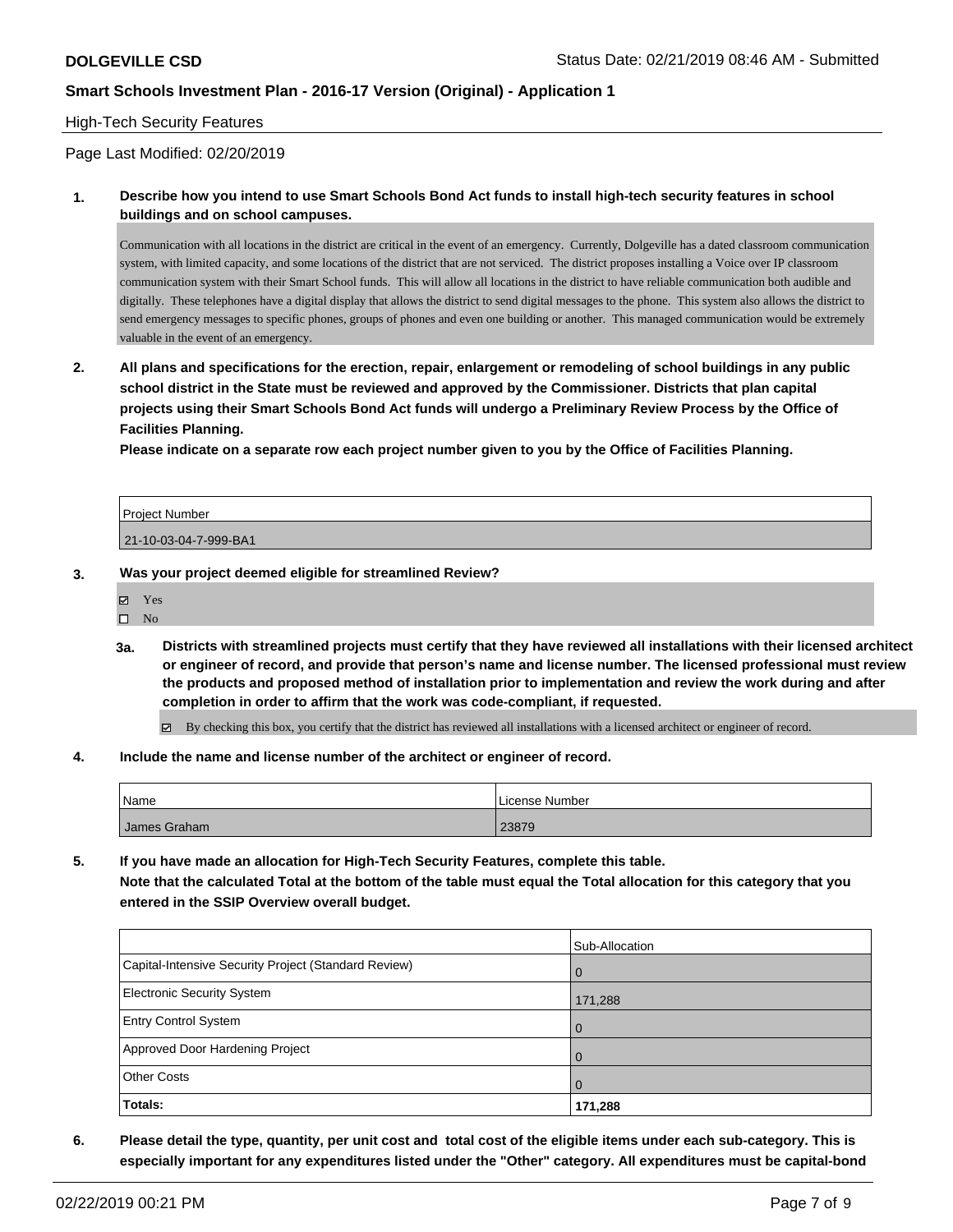### High-Tech Security Features

# Page Last Modified: 02/20/2019

# **eligible to be reimbursed through the SSBA. If you have any questions, please contact us directly through smartschools@nysed.gov.**

### **Add rows under each sub-category for additional items, as needed.**

| Select the allowable expenditure<br>type.<br>Repeat to add another item under<br>each type. | Item to be purchased                                                                 | Quantity | Cost per Item  | <b>Total Cost</b> |
|---------------------------------------------------------------------------------------------|--------------------------------------------------------------------------------------|----------|----------------|-------------------|
| <b>Electronic Security System</b>                                                           | <b>BE6M-Mr-K9 Cisco Business Edition</b><br>6000M Svr                                | 2.00     | 4,888          | 9.776             |
| <b>Electronic Security System</b>                                                           | UCSC-PSU1-770W+770W AC hot<br>plug Power Supply for server                           | 2.00     | 364            | 728               |
| <b>Electronic Security System</b>                                                           | CAB-9K12A-NA Power Cord VAC                                                          | 2.00     | 13             | 26                |
| <b>Electronic Security System</b>                                                           | NIM-4FXO 4 port Network Interface<br>Module                                          | 4.00     | 428            | 1,712             |
| <b>Electronic Security System</b>                                                           | SM-X-NIM-ADPTR SM-X Adapter for<br>one NIM Module                                    | 1.00     | 260            | 260               |
| <b>Electronic Security System</b>                                                           | CP-8841-K9 Cisco IP Phone 8841                                                       | 39.00    | 268            | 10,452            |
| <b>Electronic Security System</b>                                                           | ATA 190 UC 2 Port Analog Telephone<br>adapter                                        | 7.00     | 156            | 1,092             |
| <b>Electronic Security System</b>                                                           | CP-8851-K9 Cisco IP Phone 8851                                                       | 6.00     | 320            | 1,920             |
| <b>Electronic Security System</b>                                                           | CP-BEKEM Cisco IP Phone Expansion<br>Module                                          | 6.00     | 255            | 1,530             |
| <b>Electronic Security System</b>                                                           | CP 7841 K9 Cisco 7841 classroom<br>phone                                             | 125.00   | 190            | 23,750            |
| <b>Electronic Security System</b>                                                           | CP-8831-K9 Cisco 8831 Base/Control<br>Panel                                          | 10.00    | 777            | 7,770             |
| <b>Electronic Security System</b>                                                           | QL-CSCO-Record QL Add On<br>Recording Module for BIB Recording<br>Services 5 channel | 1.00     | 6,295          | 6,295             |
| <b>Electronic Security System</b>                                                           | ZONE-2-IC AND Zone Controller<br>Singlewire                                          | 1.00     | 600            | 600               |
| <b>Electronic Security System</b>                                                           | CAB-ETH-S-RJ45 2 Ft Blue Ethernet<br>Cable                                           | 161.00   | $\overline{2}$ | 322               |
| <b>Electronic Security System</b>                                                           | ISR4351-V/k9 Cisco ISR 4351 Bundle<br>License                                        | 1.00     | 5,720          | 5,720             |
| <b>Electronic Security System</b>                                                           | FL-CME-SRST-25 Communication<br>Manager Express 25 Seat License                      | 1.00     | 338            | 338               |
| <b>Electronic Security System</b>                                                           | SRW 12U SmartRack 12 U Low Profile<br>Switch Depth Wall Mount Enclosure              | 2.00     | 287            | 574               |
| <b>Electronic Security System</b>                                                           | <b>BE6K Start-UCL35 Essential User</b><br>License                                    | 1.00     | 260            | 260               |
| <b>Electronic Security System</b>                                                           | BE6K-UCL-ESS Server Essential                                                        | 12.00    | 21             | 252               |